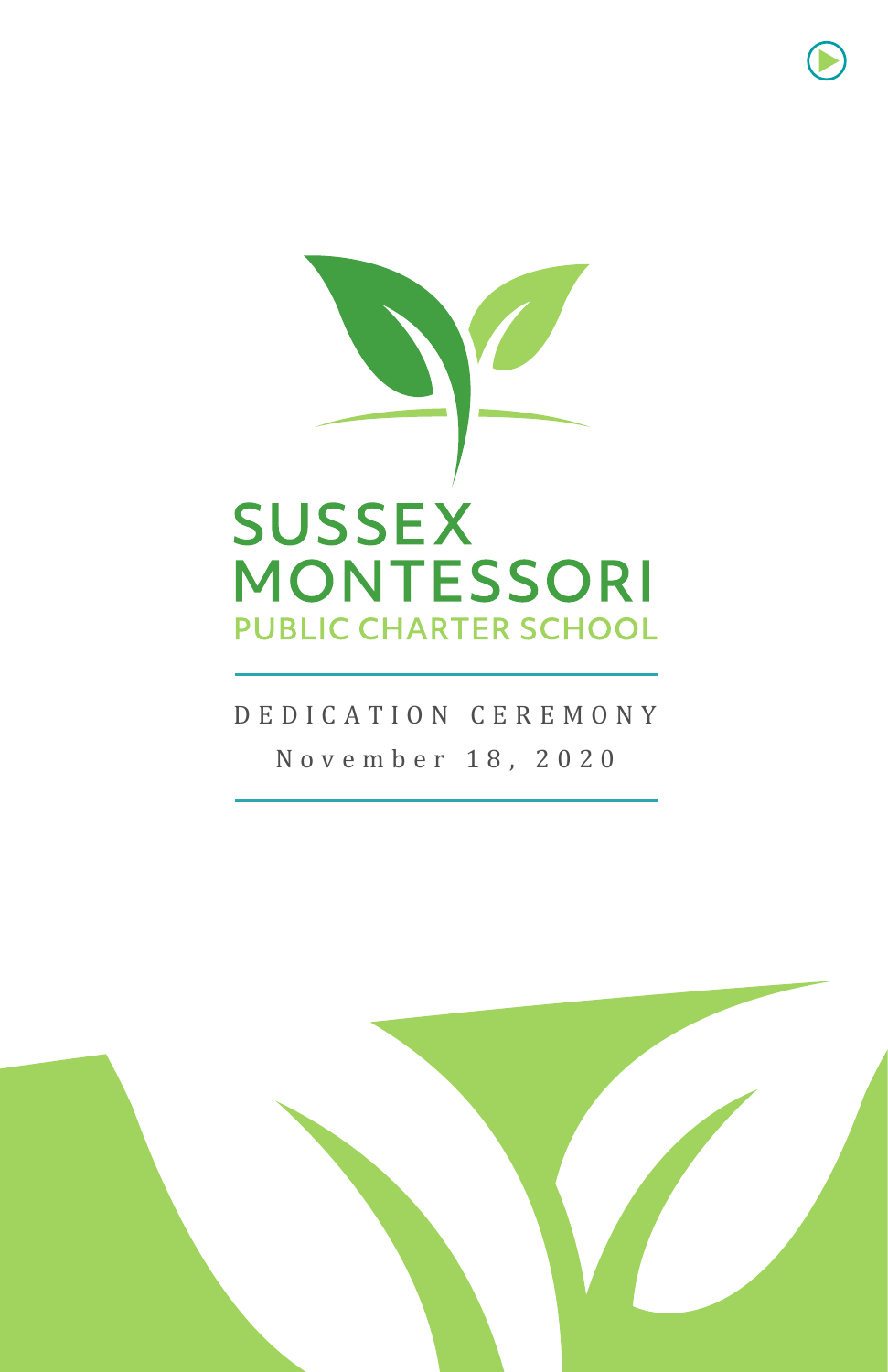# THE Mission... /

of the Sussex Montessori School (SMS) is to nurture the development of empathetic, collaborative, persistent and innovative global and community citizens in accordance with the time-tested philosophy of Maria Montessori.

# THE Vision...

of the Sussex Montessori School (SMS) is to use the Montessori Method to educate children through authentic personalized learning experiences, respectful relationships, opportunities to innovate, and a focus on global citizenship.

Maria Montessori envisioned schools where children would flourish in classrooms carefully designed with their unique learning needs in mind; beautiful spaces connected to nature, encouraging engagement with the environment both in and out of the classroom.

From the beginning this project has reflected the words of our school's mission: collaboration, persistence, innovation, respect, and determination. As Senator Carper recently stated, "this school is the *Little Engine that Could".*

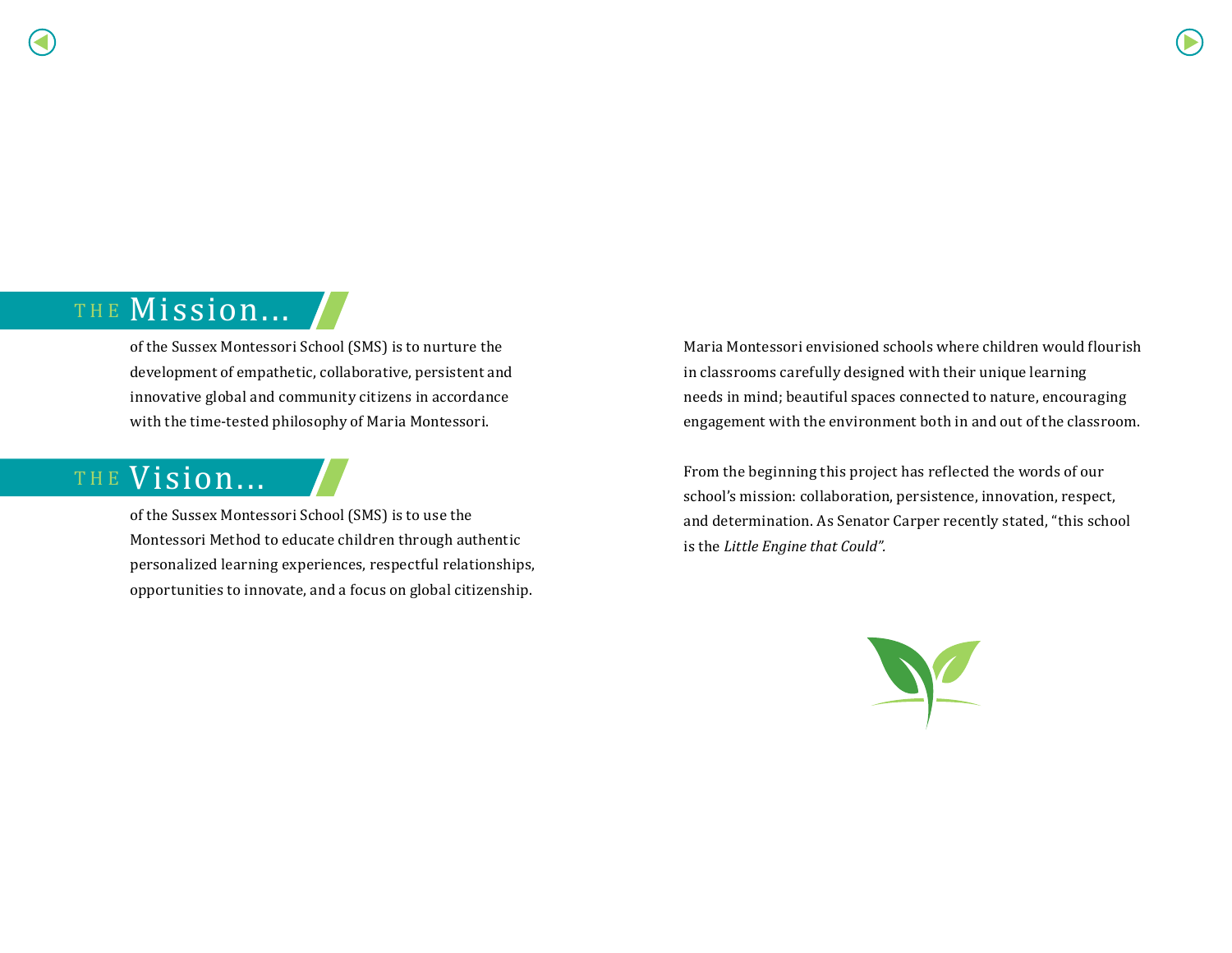n 2013, Montessori Works was challenged with a Longwood Foundation grant to establish an innovative educational opportunity for the children and families of western Sussex County.

The result is Sussex Montessori School.

That we are gathered here today is a testament to dozens of people who believe in the importance of this mission and vision . . .the potential for an educational renaissance for western Sussex County. . . and the possibility that we could, in fact, design, build, staff and open this incredible new school by the fall of 2020.

We were fortunate to find the perfect property for this school here, in Seaford, Delaware. Today we celebrate the completion of phase one of the construction of 10 classrooms, administrative offices and support facilities, plus new parking areas, road ways, sidewalks and stormwater facilities.

This has allowed us to welcome our first 260 children and families, our founding head of school, Lisa Coldiron, and the amazing dedicated teachers and staff who are bringing the Montessori vision to reality day by day.

I am particularly pleased to share that our first-year enrollment exactly mirrors the demographic composition of the communities we are serving, with 53% of our children coming from low-to-middle income households.

We are here to celebrate all of this, but also to remind you that we are not finished! This dedication is only the first step of a \$10.4 million project. We are grateful for the support from PNC Bank, the USDA, and our generous donors listed in your commemorative brochure.

We are counting on each of you to stay with us as we complete what we have started; over the next three years we will add 8 more classrooms, renovate the barn as a community resource, and grow to serve 465 children in kindergarten to sixth grade.

Each day we see the impact of our school as families express their gratitude and children convey joy about coming to school. Soon, you will begin to see what Sussex Montessori School will mean to this region as it develops, shapes, encourages and empowers a new generation of avid learners and confident leaders for western Sussex County.

These young learners and leaders will be models of success as they progress through public schools and universities. Many will return here to become a force for vision and progress for generations to come.

Every great initiative begins with a single step. Today, as we look at the shining, hopeful faces of our young students, we are privileged to partner with their families and to hold each child's hands as they take their own step forward.

Linda Zankowsky, *Chair* Sussex Montessori School

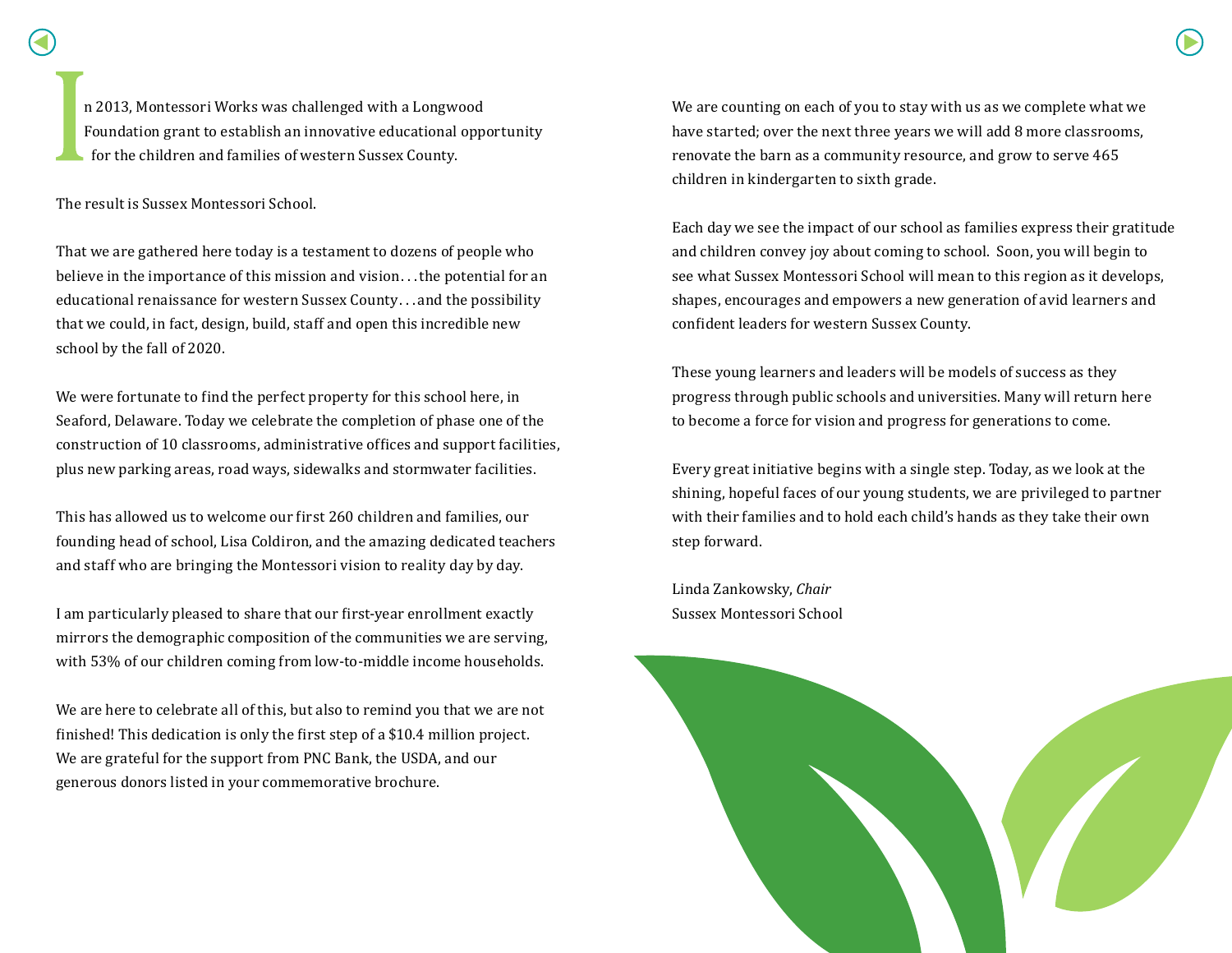# **ACHIEVEMENTS TO-DATE**

## **2016**

Summer Montessori Works accepts the Longwood Foundation challenge to create a charter elementary school for western Sussex County

## **2017**

| April | Sussex Montessori School incorporated |
|-------|---------------------------------------|
|       |                                       |

# **2018**

| April           | Charter application approved;           |
|-----------------|-----------------------------------------|
|                 | 2020 set as opening date                |
| May             | Campus site chosen in Seaford, DE       |
| <b>December</b> | \$5.9 million capital campaign launched |

#### **2019**

| July     | Lisa Coldiron hired as Head of School              |
|----------|----------------------------------------------------|
| 0ctober  | PNC Bank/USDA loans \$7.6 million for construction |
| November | Enrollment begins for 260 K-3 students             |

## **2020**

| February    | Groundbreaking with Gov. John Carney                    |
|-------------|---------------------------------------------------------|
| <b>lune</b> | Teachers and Associate Teachers hired                   |
|             | Teachers began their Montessori Teacher Residency at UD |
| September   | 260 new students welcomed                               |

# **LOOKING AHEAD**

## **2021-23**

- Historic Barn Renovations
- Athletic Fields
- Family Services Program
- 8 Additional Classrooms
- Multi-purpose Building

\$3.6 million more must be raised for our expansion to serve 465 students in grades K-6.

# *"The goal of early childhood education should be to activate the child's own natural desire to learn."*

– MARIA MONTESSORI

DEDICATION CEREMONY

November 19, 2020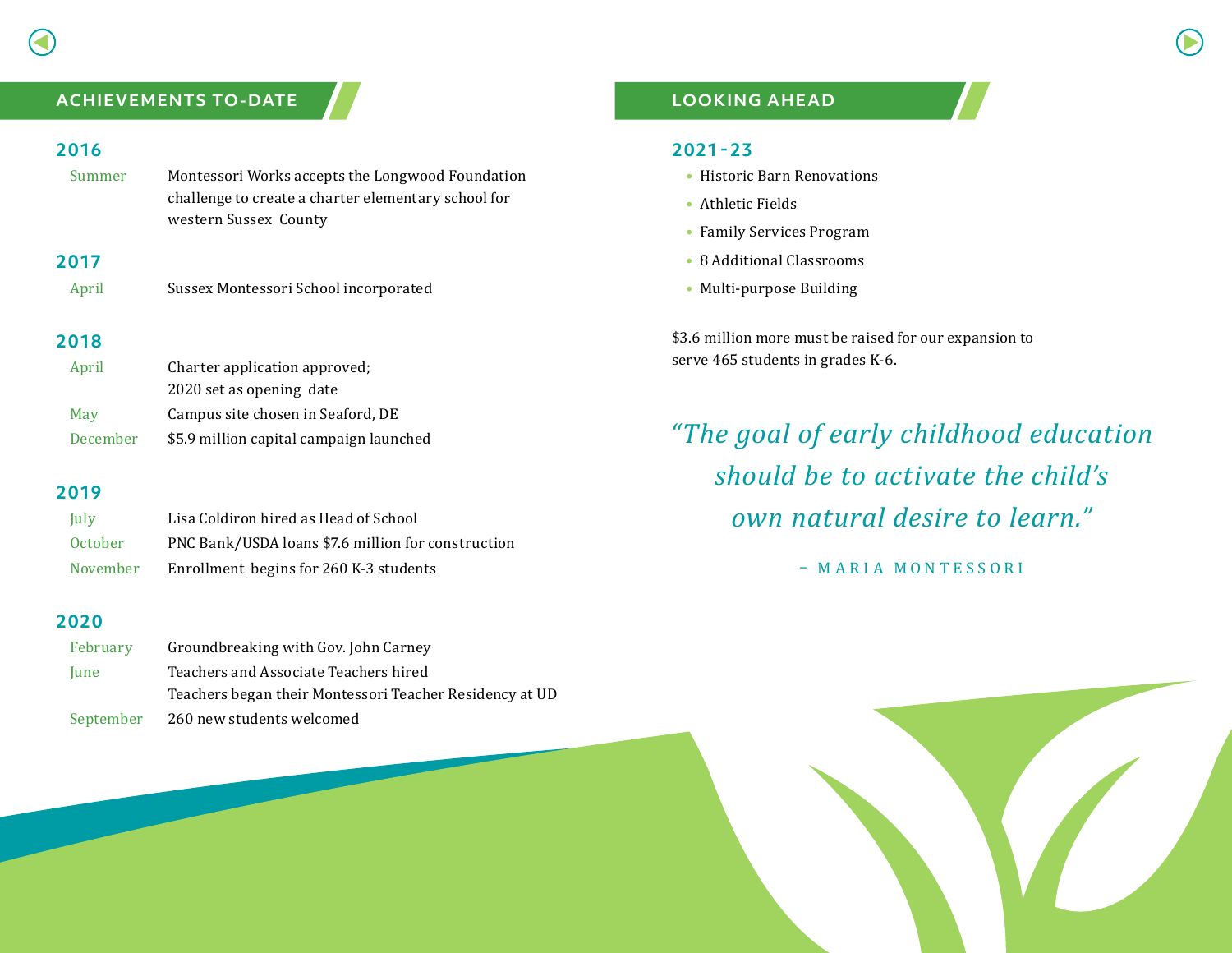# WE SINCERELY THANK *our generous Phase 1 Donors:*

#### Government

Delaware General Assembly / Suburban Street Funds The Department of Education, Federal Charter Start-Up Grant

#### Foundations

Burris Family Support Fund Crystal Trust Draper Holdings Charitable Foundation Longwood Foundation (2) Welfare Foundation Jeff and Rhonda Banning Fund

#### Businesses

Community Bank DISCOVER Bank Harvard Business Services IG Burton of Seaford NRG Trinity Logistics Foundation WSFS Bank

## Individuals

Becky and Tim Arnold Kimberly Bendarek Lisa Coldiron Mark Conces Lauren Connelly Ginny Crampton Carol Cutler Christine Gorowara Rob Harman McCrae Harrison Maria Heysell Gwen Krilov Joan Lussky Chantel Mohr

John and Carol Mongan Yvonne Nass Linda Ragan Robert Rausch Penny Short Dennis Smith Sean Steward Kaneisha Trott Julie West Julie Williamson Oliver Yeh Maryann Younger Linda and Michael Zankowsky Milton and Helen Zankowsky

### Phase 1 Campaign Leaders

Jeff Banning Lauren Connelly Jessica Crampton-Bradley Lynn Harman Rob Harman John Hollis Jimmy Hoppa Michael Rawl Sean Steward Amy Walls

#### Sussex Montessori School Founders

Christine Carrino Gorowara Mark Conces Jessica Crampton-Bradley E. McCrae Harrison Patricia Hermance Jesse Reeves Scott Richardson Sean Steward Linda Zankowsky

## Sussex Montessori School Board of Directors

Lauren Connelly Jessica Crampton-Bradley Christine Carrino-Gorowara McCrae Harrison Patricia Hermance Toby Hurley Chantel Janiszewski Penny Short Sean Steward Linda Zankowsky

#### Sussex Montessori School Administrators

Lisa Coldiron, *Head of School* Peter McClure, *Director of Teaching and Learning*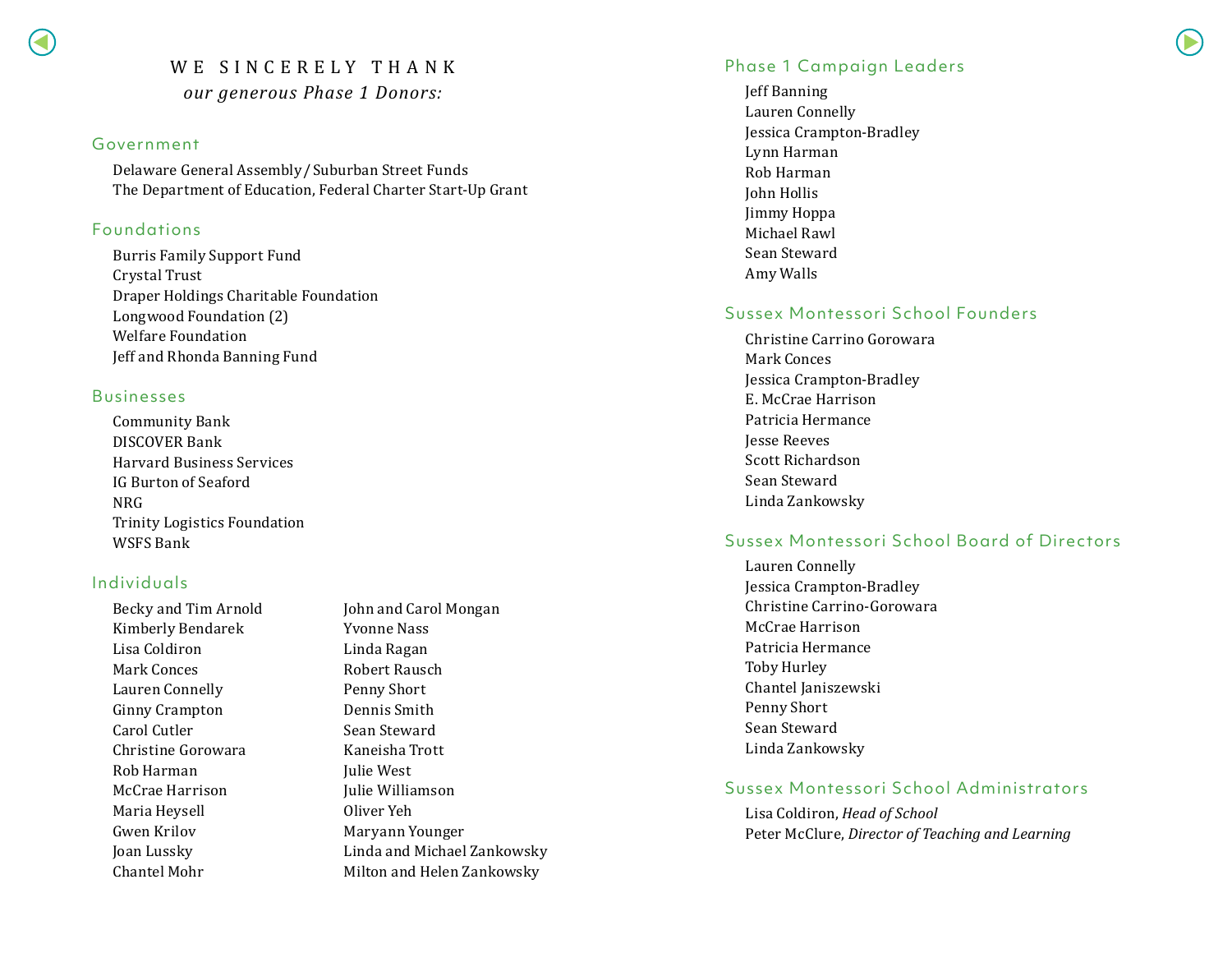# CONSTRUCTION TEAM

Michael Looney *Architect*

Mark Chura *Project Manager* Bancroft Construction Company

Scaled Engineering













DEDICATION CEREMONY

November 19, 2020